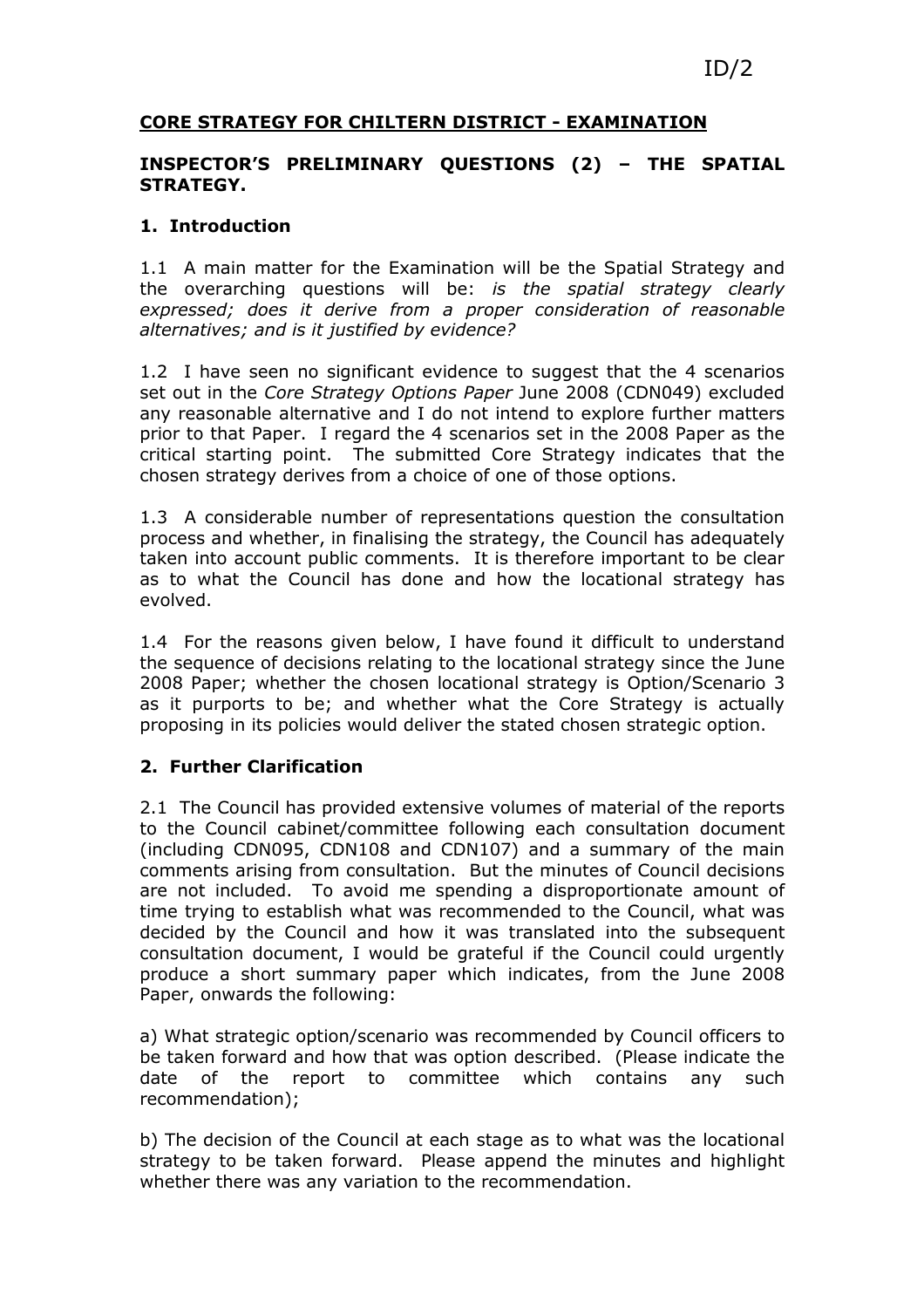c) Whether, in reporting the subsequent consultation draft to Committee/Cabinet prior to publication, there was a recommendation to change the strategy previously agreed. Again, please indicate what was the Council's decision.

2.2 I am not seeking any new analysis or justification and the primary explanation should be drawn from the existing documents. I hope that this brief new paper could be produced quickly. It would be helpful if the Council could let me know how long this paper might take to produce (as well as the timescale for a response to my first note).

# 3. Comments

3.1 I would make the following comments as to why I have found this matter difficult to follow.

3.2 Core Strategy paragraph 7.3 is intended as a summary of the 4 options which were set out in the Core Strategy Options Paper June 2008 (then termed scenarios 1-4). But different words are used to describe 2 of the options. Paragraph 7.3 b) and c) refer to concentrating new development in the most accessible major settlements (either 2 or 3 such settlements) whereas Scenarios 2 and 3 in 2008 referred to Targeted Expansion of those settlements and envisaged some changes to Green Belt boundaries as a result. Such differences in words is confusing and might be relevant because in the 2008 consultation, Scenario 1 was specifically described as Urban concentration. This envisaged the status quo with development in all non-Green Belt settlements and no change to GB boundaries. My initial impression is that this description better fits what is set out in policy CS2. (A similar comparison is highlighted in the representations from Drivers Jonas Deloitte - 362045).

3.3 The summary of the 4 Options in CS 7.3 is similar to that set out in paragraph 7.6 of The Draft Core Strategy for Chiltern Document 11 March – 23 April 2010 (CDN084). But again, whilst 7.6 appears to be intended as a summary of the options set out in 2008, it uses the words now set out in the Core Strategy rather than in the 2008 document.

3.4 The Report to the Housing and Planning Committee, 17 September 2008 (which formed the main consideration of the merits of the scenarios presented to the Cabinet, 30 September 2008) recommended Option 3 and correctly identified that this option contemplated some changes to the Green Belt.

3.5 My impression is that the most significant change in emphasis (or presentation) occurred between the decision of the Cabinet on 30 September 2008 and the approach set out in the March 2010 consultation document (CDN084). The Cabinet had agreed Scenario 3 subject, according to the Minutes, to a trigger mechanism in relation to contingency Green Belt sites. Paragraph 19.2 of the March 2010 consultation indicates, in effect, that the SHLAA (at that time, the 2008 report) had identified sufficient sites to the meet the South East Plan (SEP) requirement such that there was no need to review the boundaries